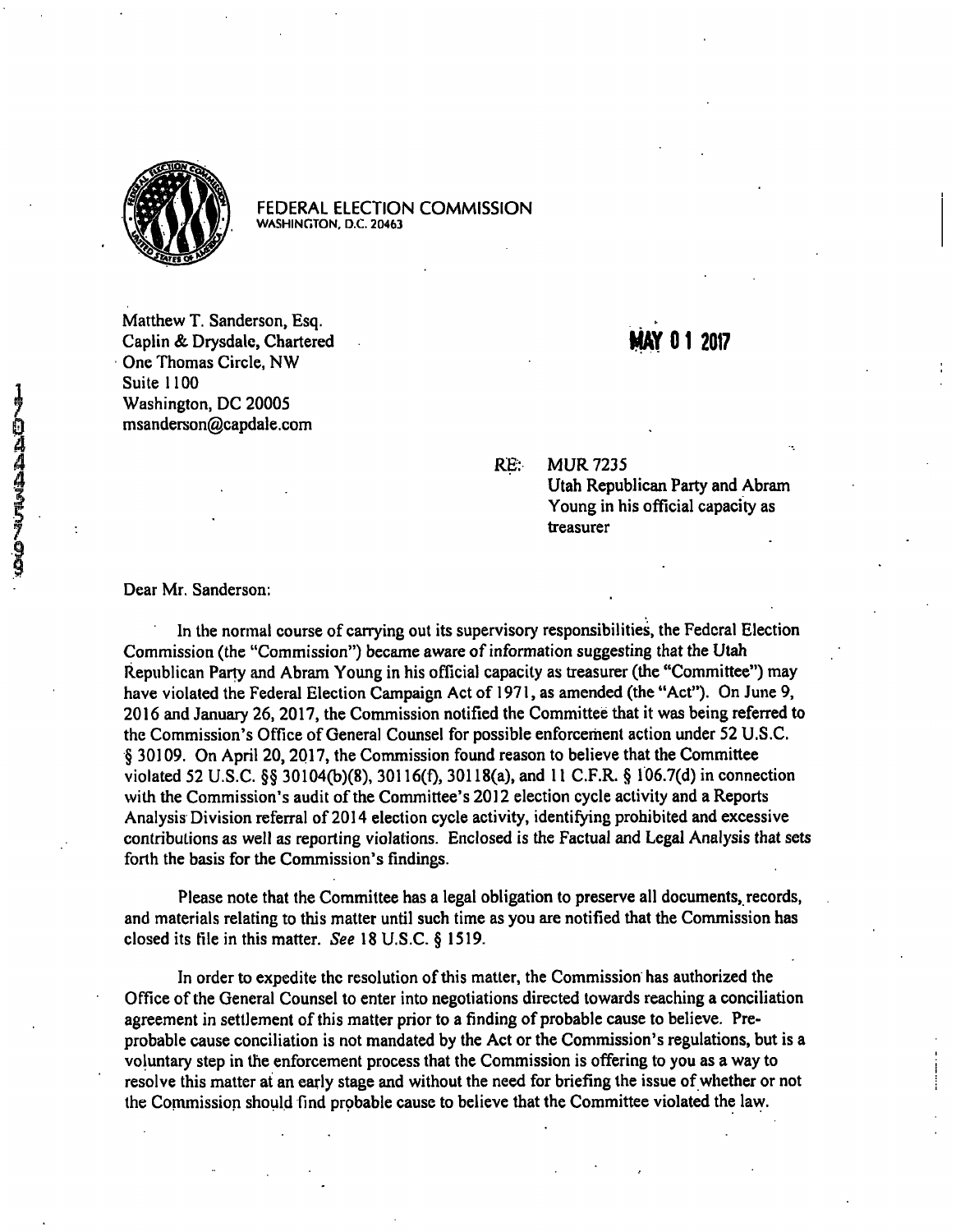Matthew T. Sanderson, Esq. MUR 7235 (Utah Republican Party) Page 2

If you are interested in engaging in pre-probable cause conciliation, please contact Nicholas Bamman, the attorney assigned to this matter, at (202) 694-1628 or (800) 424-9530, or  $n$ bamman $\widehat{Q}$ fec.gov, within seven days of receipt of this letter. During conciliation, you may submit any factual or legal materials that you believe arc relevant to the resolution of this matter. Because the Commission only enters into pre-probable cause conciliation in matters that it believes have a reasonable opportunity for settlement, we may proceed to the next step in the enforcement process if a mutually acceptable conciliation agreement cannot be reached within 60 days. See 52 U.S.C. § 30109(a), 11 C.F.R. Part 111 (Subpart A). Conversely, if the Committee is not interested in pre-probable cause conciliation, the Commission may conduct formal discovery in this matter or proceed to the next step in the enforcement process. Please note that once the Commission enters the next step in the enforcement process, it may decline to engage in further settlement discussions until after making a probable cause finding.

Pre-probable cause conciliation, extensions of time, and other enforcement procedures and options are discussed more comprehensively in the Commission's "Guidebook for Complainants and Respondents on the FEC Enforcement Process," which is available on the Commission's website at http://www.fec.gov/em/respondent\_guide.pdf.

In the meantime, this matter will remain confidential in accordance with 52 U.S.C.  $\S 30109(a)(4)(B)$  and  $30109(a)(12)(A)$  unless you notify the Commission in writing that you wish the matter to be made public. Please be advised that, although the Commission cannot disclose information regarding an investigation to the public, it may share information on a confidential basis with other law enforcement agencies.'

The Commission has the statutory authority to refer knowing and willful violations of the Act to the Department of Justice for potential criminal prosecution, 52 U.S.C. § 30109(a)(5)(C), and to report information regarding violations of law not within its jurisdiction to appropriate law enforcement authorities. Id. § 30107(a)(9).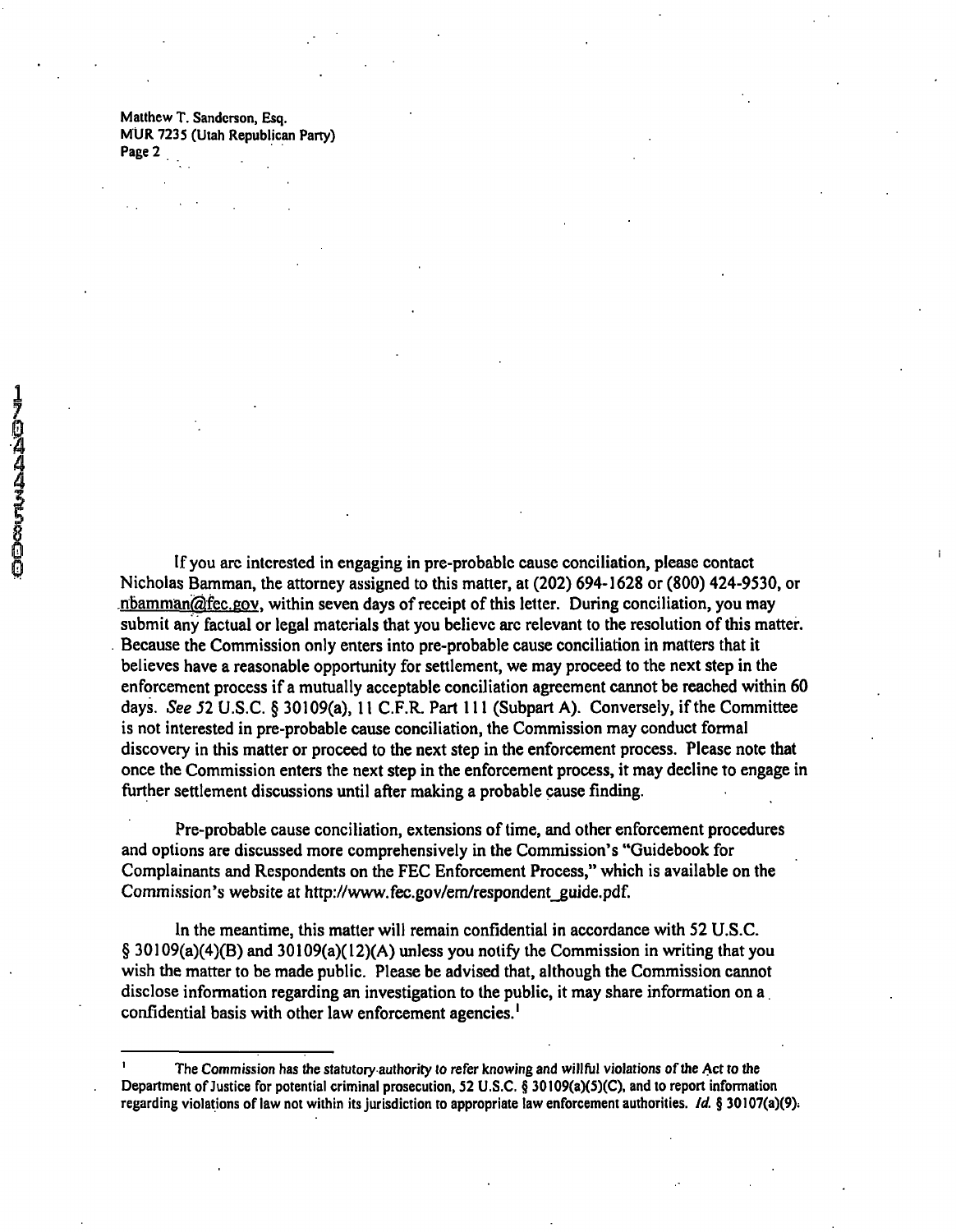Matthew T. Sanderson, Esq. MUR. 7235 (Utah Republican Party) Page 3

We look forward to your response.

On behalf of the Commission,

÷.

Stereer Swaltwer

Steven T. Walther Chairman

Enclosures

 $\cdot$ 

1. Factual and Legal Analysis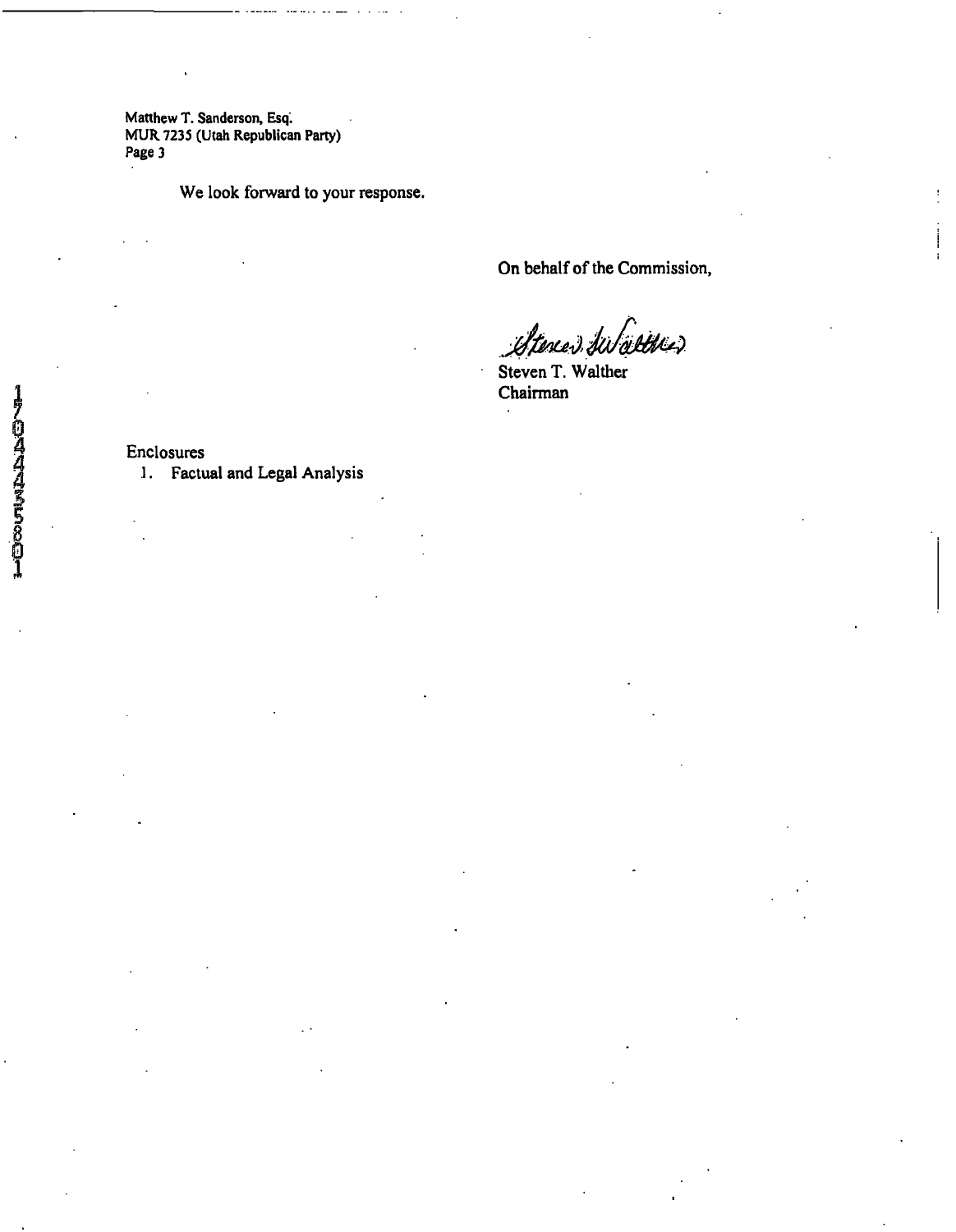### **1 FEDERAL ELECTION COMMISSION**

# **3 FACTUAL AND LEGAL ANALYSIS**

RESPONDENTS: Utah Republican Party and MUR7235 6 Abram Young in his official capacity 7 as treasurer

### **9 I. INTRODUCTION**

2 11 This matter was generated by a Commission audit of the Utah Republican Party<br>
2 ("Committee") covering the period of January 1, 2011, through December 31, 2012, and<br>
2 additional information ascertained by the Commiss 12 ("Committee") covering the period of January 1, 2011, through December 31, 2012, and 13 additional information ascertained by the Commission in the normal course of carrying out its 14 supervisory responsibilities regarding the Committee's activity in the 2014 election cycle that 15 was referred from the Commission's Reports Analysis Division to the Office of General Counsel **2 • •**  16 (the "RAD Referral").

17. On January 6, 2017, the Commission approved the Final Audit Report regarding the 2012 18 cycle activity, and the Audit Division referred five findings to OGC for possible enforcement 19 action: 1) receipt of prohibited contributions; 2) receipt of excessive contributions; 20 3) misstatement of financial activity; 4) recordkeeping for employees; and 5) reporting of debts 21 and obligations. OGC notified the Committee of the referral, but the Committee did not file a 22 response.

23 The RAD Referral addressed various potential violations, including prohibited and 24 excessive contributions. The Committee responded to the RAD Referral, stating that its poor 25 financial position and high personnel turnover rate "have led to previous challenges with its 26 report preparation and other tasks."' The Committee does not contest the merits of the alleged 27 violations; rather, it contends that all of RAD's requests for additional information "that led to

Utah Republican Party Resp. at I.

2

4<br>5

8

10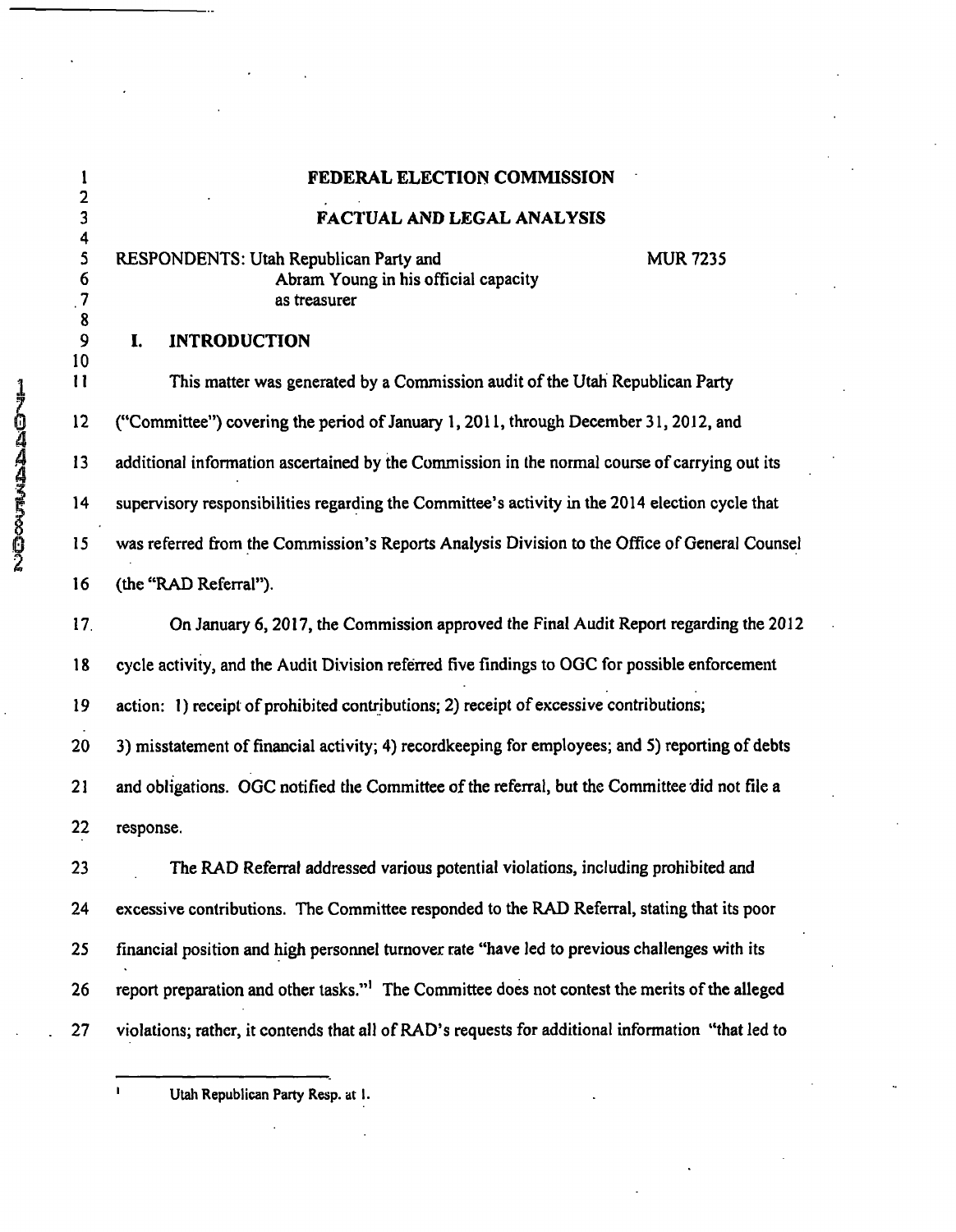MUR7235 (Utah Republican Party) Factual and Legal Analysis Page 2 of 6

1 this referral, have, in fact, all been resolved to the full satisfaction of the Party's [RAD] 2 analyst."<sup>2</sup>

3 For the reasons that follow, the Commission finds reason to believe that the Committee 4 knowingly accepted prohibited contributions in violation of 52 U.S.C. § 30118(a), knowingly  $\mathbf{v}$ 5 accepted excessive contributions in violation of 52 U.S.C. § 30116(f), and made reporting errors 6 in violation of 52 U.S.C. §§ 30104(b)(8), 11 C.F.R. §§ 104.3(d), and 106.7(d)(1).

- 7 II. FACTUAL AND LEGAL ANALYSIS
- 

# **8 A. Audit Report (2012 Cycle Activity)**

9 The Commission finds reason to believe as to four of the five findings referred to OGC. 10 The first two concern impermissible contributions and the last two concern reporting violations.<sup>3</sup>

11 The Committee did not file a response to the Audit Referral.

# **12 1. Prohibited Contributions**

13 Corporations are prohibited from contributing to federal political committees (other than

14 independent-expenditure-only committees and hybrid committees), and political committees may

15 not knowingly accept prohibited corporate contributions.<sup>4</sup> The Commission found that the

16 Committee received \$23,600 in corporate contributions that it untimely transferred to a non-

17 federal account.<sup>5</sup>

*^ Id.* 

<sup>3</sup> The Audit Division also referred a finding regarding misstatement of financial activity in 2011, but this activity is beyond the statute of limitations. See 28 U.S.C. § 2462; Final Audit Report at Finding 3.

52 U.S.C. § 30118(a); Advisory Op. 2010-11 (Commonsense Ten) (citing Citizens United v. FEC, 558 U.S. 310, 359 (2010)); Carey v. FEC. 791 F.Supp.2d 121 (D.D.C. 2011).

Final Audit Report at Finding 1.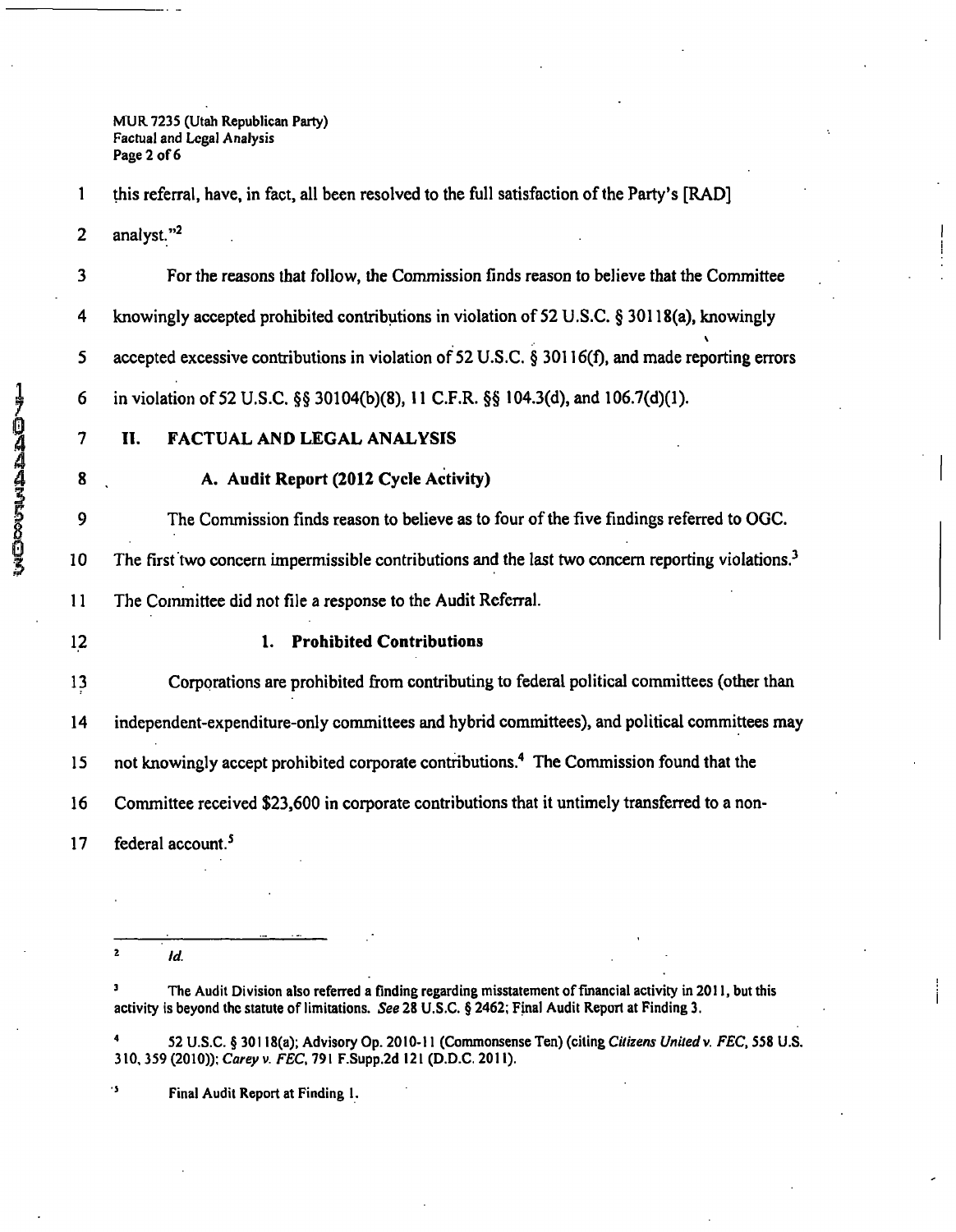**• MUR 7235 (Utah Republican Party) Factual and Legal Analysis Page 3 of 6** 

# **1 2. Excessive Contributions**

2 The contribution limit to State party committees is \$10,000 per year.<sup>6</sup> No committee may 3 knowingly accept more than the contribution limit.<sup>7</sup> The Commission found that the Committee 4 received \$42,925 in excessive contributions that it untimely transferred to a non-federal account.<sup>8</sup>

## **5 3. Recordkeeping for Employees**

6 Commission regulations provide that State, district, and local party committees must 7 maintain monthly employee payroll logs. Salaries, wages, and fringe benefits "[paid] to State, 8 district, or local party committee employees who spend 25 percent or less of their compensated 9 time in a given month on Federal election activity or on activity in connection with a Federal 10 election" may be allocated as administrative costs; i.e., may be paid with a combination of funds 11 from the committee's federal and non-federal accounts.' Commission regulations also provide 12 that when allocating salary, wages, and fringe benefit payments, political party committees are 13 required to "keep a monthly log of the percentage of time each employee spends in connection 14 with a Federal election."" As set forth in the Final Audit Report, the Commission found that the 15 Committee failed to maintain monthly payroll logs totaling \$270,738 for 2011 and 2012."

**' Final Audit Report at Finding 2; see also 11 C.F.R. § 103.3(b)(3).** 

<sup>9</sup> 11 C.F.R. §§ 106.7(c)(1), (d)(1)(i), (d)(2).

**'» 11 C.F.R. § 106.7(d)(1).** 

**'' Final Audit Report at Finding 4. Payroll amounts are stated net of taxes and fringe benefits. The Committee submitted an affidavit in response to the audit that stated that the identified employees did not spend more than 25 percent of their time on activities in connection with a federal election. The Commission found that the affidavit did not resolve the issue because it did not document the time the employee spent on activities in connection with a federal election. Nor was it maintained prior to audit notification. The Committee represented that it planned to maintain employee payroll logs in the future.** 

**<sup>« 52</sup> U.S.C. § 30116(a)( 1 )(D); 11 C.F.R. § II0.1(c)(5).** 

**<sup>&#</sup>x27; 52 U.S.C. § 30116(f); 11 C.F.R. § 110.9.**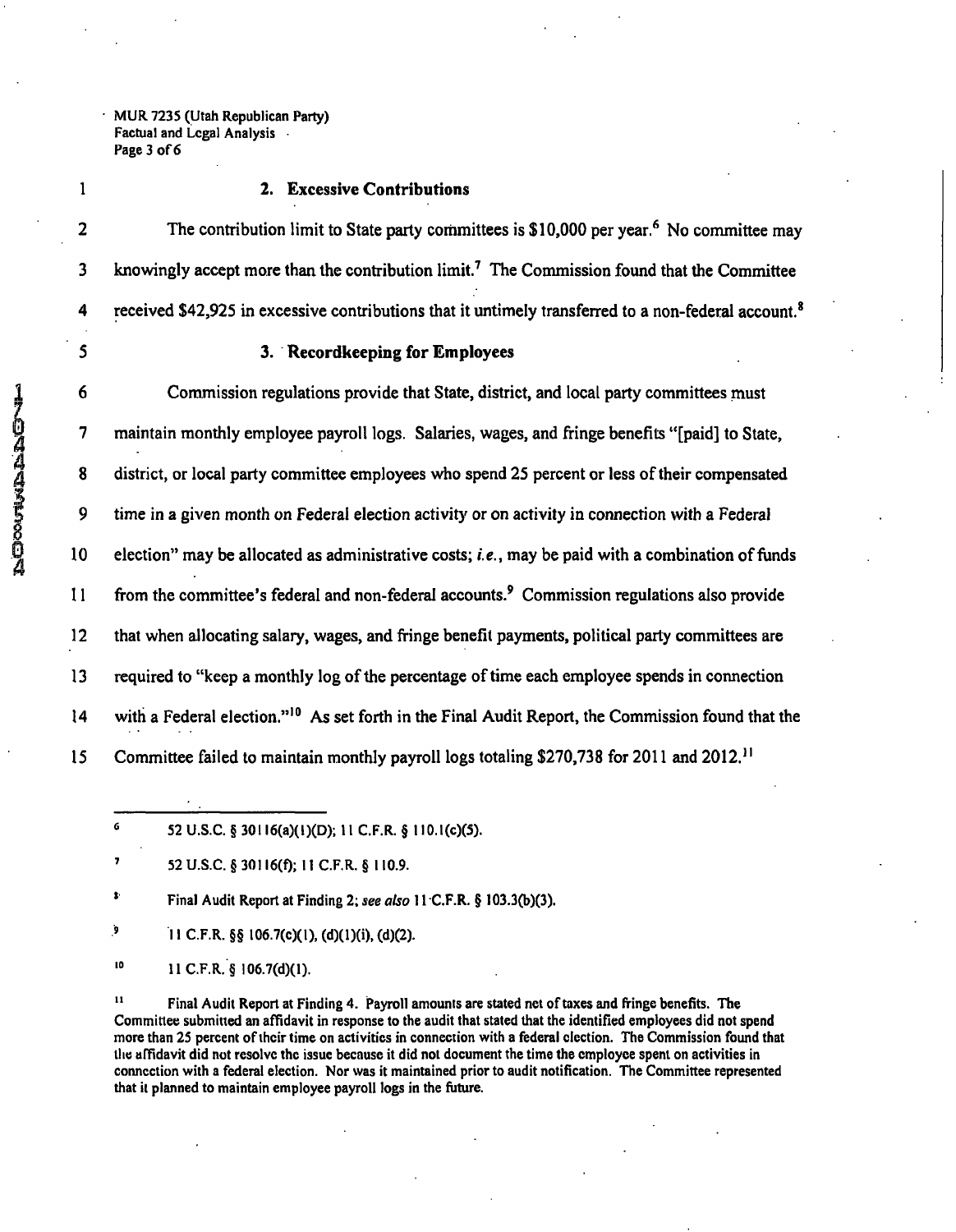MUR 7235 (Utah Republican Party) Factual and Legal Analysis Page 4 of 6

### **1 4. Reporting of Debts and Obligations**

2 Political committees must disclose the amount and nature of outstanding debts and 3 obligations until those debts are extinguished.<sup>12</sup> Debts of \$500 or less must be reported no later 4 than 60 days after the obligation is incurred, while debts of more than \$500 must be reported as 5 of the date the obligation is incurred.<sup>13</sup> The Audit Division concluded that the Committee failed 6 to disclose debts and obligations to five vendors and one staff member totaling \$205,323.<sup>14</sup> In 7 response, the Committee amended its reports to disclose debts totaling \$ 101,711, but maintained 8 that \$94,132 of the \$205,323 did not need to be disclosed.<sup>15</sup> The Commission, however, agreed 9 with the Audit Division and found that the Committee failed to disclose debts and obligations of 10 \$205,323.

 $12$ **52 U.S.C. § 30104(b)(8); 11 C.F.R. §§ 104.3(d), 104.11(a).** 

 $\mathbf{13}$ **11 C.F.R. § 104.11(b).** 

 $\mathbf{14}$ **Final Audit Report at Finding 5.** 

**<sup>15</sup>The Committee argued that the debts and obligations of one staff member totaling S94,132 were not required to be disclosed because the staff member submitted the request for reimbursement late and, therefore, the Committee had no knowledge of the debts as they were incurred. Once the staff member submitted a request for reimbursement, the Committee asserts it typically reimbursed the staff member within one week. The Commission found that the Committee had provided insufficient documentation to corroborate its assertions.**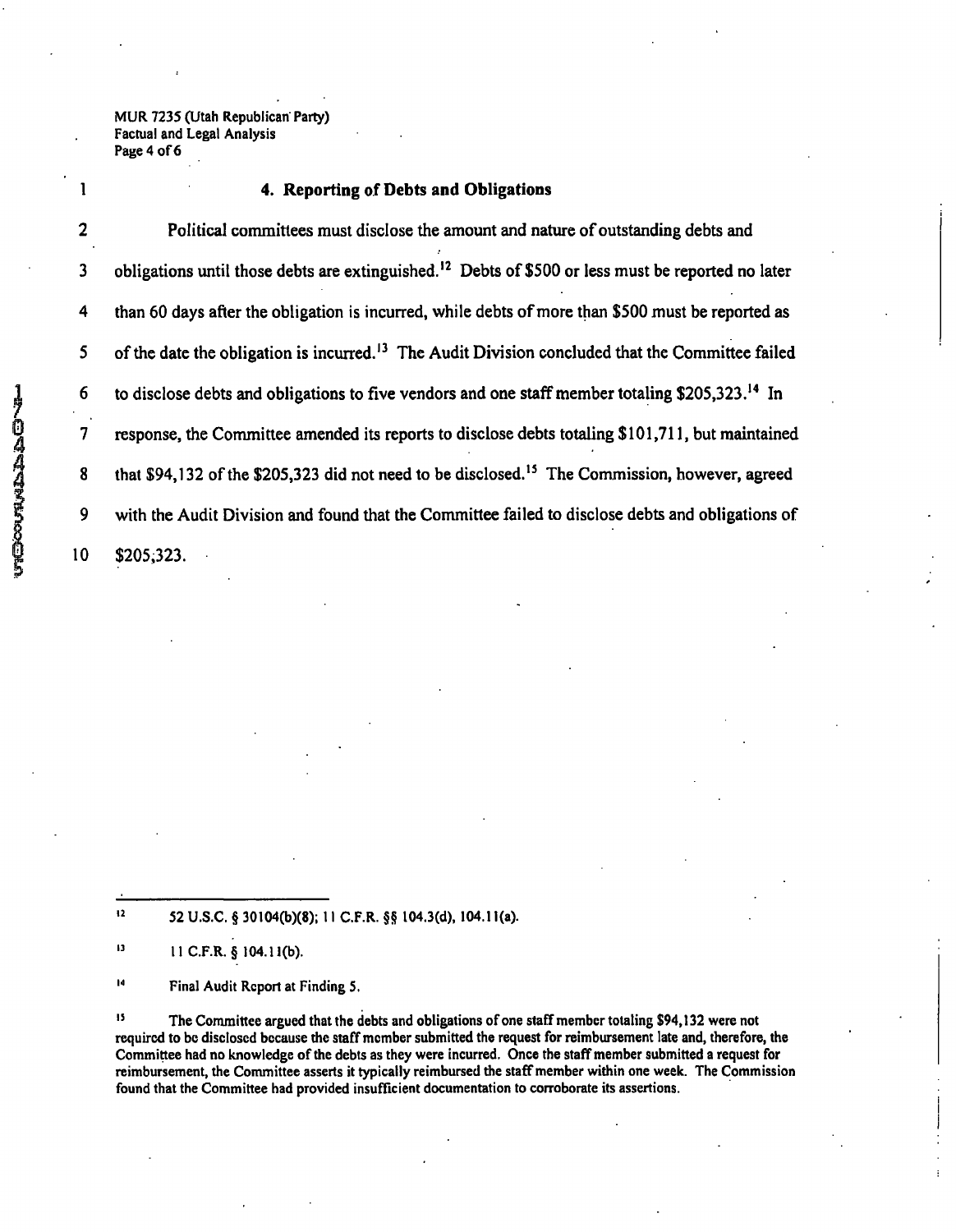MUR 7235 (Utah Republican Party) ' Factual and Legal Analysis Page 5 of 6

| 170447363006 | 1                       | The Committee's four violations are clear, and it acknowledged them. Accordingly, the                       |
|--------------|-------------------------|-------------------------------------------------------------------------------------------------------------|
|              | $\mathbf{2}$            | Commission finds reason to believe that the Committee knowingly accepted corporate                          |
|              | $\mathbf{3}$            | contributions in violation of 52 U.S.C. § 30118(a), knowingly accepted excessive contributions              |
|              | $\overline{\mathbf{4}}$ | in violation of 52 U.S.C. § 30116(f), failed to maintain monthly employee payroll logs in                   |
|              | 5                       | violation of 11 C.F.R. $\S$ 106.7(d)(1), and failed to report debts and obligations as identified in the    |
|              | 6                       | Final Audit Report in violation of 52 U.S.C. § 30104(b)(8).                                                 |
|              | 7                       | B. RAD Referral (2014 Cycle Activity)                                                                       |
|              | 8                       | The RAD Referral contains many potential violations including prohibited and excessive                      |
|              | 9                       | contributions. The Committee, in its response to the referral to OGC, does not dispute the                  |
|              | 10                      | violations.                                                                                                 |
|              | 11                      | RAD identified two prohibited corporate contributions totaling \$6,000. <sup>16</sup> Although the          |
|              | 12                      | Committee indicated in an amended disclosure report that it would transfer the funds to a non-              |
|              | 13                      | federal account and report the transfer "in the next regularly scheduled FEC report," <sup>17</sup> the     |
|              | 14                      | Committee has not submitted information indicating that it has done so.                                     |
|              | 15                      | RAD also identified two excessive contributions of \$15,000 and \$11,000, the first of                      |
|              | 16                      | which was reduced by \$5,000 due to a same-day transfer to a non-federal account. <sup>18</sup> In response |
|              | 17                      | to RAD's Requests for Additional Information ("RFAIs"), the Committee untimely refunded the                 |

 $16$ **RAD Referral at 1; see also 52 U .S.C. § 30118(a).** 

<sup>17</sup> See Utah Republican Party Amended October Monthly Report at 8 (May 14, 2015).

<sup>18</sup> See Utah Republican Party February 2014 Report at 6, 11 (Feb. 20, 2014); RFAI - February Monthly at 1 **(Apr. 17,2014); Utah Republican Party Amended October 2014 Monthly Report at 13 (May 14,2015); RAD Referral at 1-2; see also 52 U.S.C. §§ 30116(aXl)(D), (f); 11 C.F.R. § 110.9.**